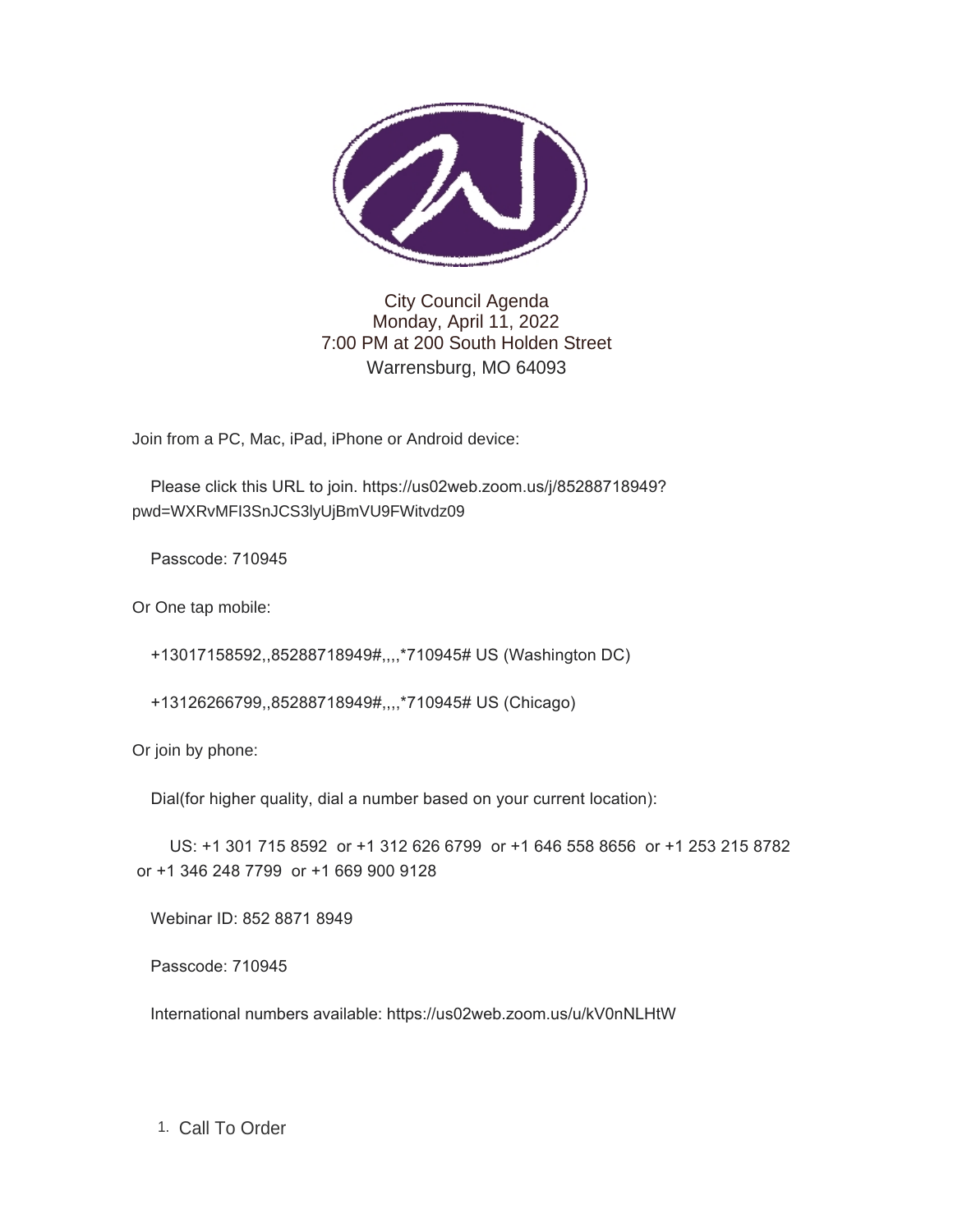- 2. Roll Call
- 3. Approval Of City Council Minutes
- City Council Minutes March 28, 2022 3.I. City Council Minutes March 28, 2022

Documents:

### [03.28.2022 COUNCIL MTG MINUTES.PDF](https://www.warrensburg-mo.com/AgendaCenter/ViewFile/Item/6319?fileID=10980)

- 4. Adoption Of Agenda
- 5. Proclamations
	- 5.I. Sexual Assault Awareness Month

Documents:

## [SEXUAL ASSAULT AWARENESS MONTH.PDF](https://www.warrensburg-mo.com/AgendaCenter/ViewFile/Item/6318?fileID=10985)

- 6. Presentation
	- 6.I. National Exercise Trainer Association

Presented by Brooke Brown, Recreation Supervisor

Documents:

### [NETA PRESENTATION \(002\).PDF](https://www.warrensburg-mo.com/AgendaCenter/ViewFile/Item/6168?fileID=10968)

- 7. 1st Reading Only Ordinance
	- First Reading Of An Ordinance Approving The Final Plat Of Deerfield Lots 7.I. 26A & 27A

*First Reading of An Ordinance Approving and Accepting the Final Plat of Deerfield Lots 26A & 27A, a Subdivision in the City of Warrensburg, Missouri, Located on Somerset Drive and Fairway Drive*

Presented by: Barbara Carroll, AICP, Director of Community Development

Documents:

# [DEERFIELD REPLAT CC DOCS 1ST RDG.PDF](https://www.warrensburg-mo.com/AgendaCenter/ViewFile/Item/6055?fileID=10965)

- 8. 2nd Reading Of Ordinance
	- 8.I. Second Reading Of An Ordinance Authorizing Execution Of An Agreement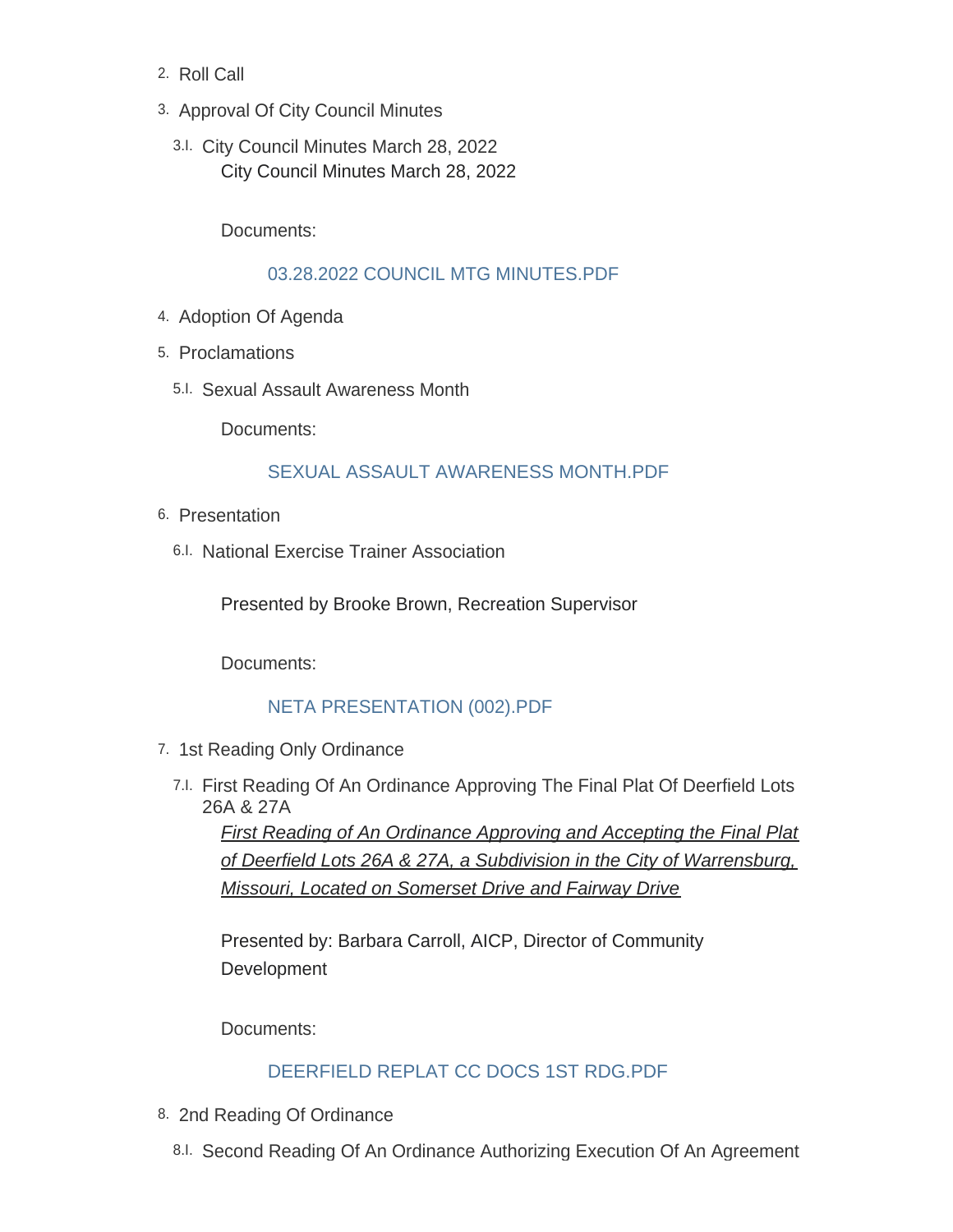Second Reading Of An Ordinance Authorizing Execution Of An Agreement Between The City Of Warrensburg And The Johnson County Fire Protection District For Automatic Mutual Aid

*An Ordinance Authorizing Execution of an Agreement Between the City of Warrensburg and the Johnson County Fire Protection District for Automatic Mutual Aid*

Presented by Kenneth Jennings, Fire Chief

Documents:

[FIREMUTUALAIDMEMO.PDF](https://www.warrensburg-mo.com/AgendaCenter/ViewFile/Item/6174?fileID=10977) [FIREMUTUALAIDORD.PDF](https://www.warrensburg-mo.com/AgendaCenter/ViewFile/Item/6174?fileID=10978) [FIREMUTUALAIDAGREEMENT.PDF](https://www.warrensburg-mo.com/AgendaCenter/ViewFile/Item/6174?fileID=10976)

- 9. 1st/2nd Reading Ordinance
	- 9.I. First And Second Reading Of An Ordinance Amending Sections 2-59 And 2-64 Of The Code Of Ordinances Regarding Closed Records And Records Requests

*An ordinance amending sections 2-59 and 2-64 of the code of ordinances regarding closed records and records requests*

Presented by Jodi Schneider, City Clerk

Documents:

## [RECORDSAMENDMENTORDINANCEMEMO.PDF](https://www.warrensburg-mo.com/AgendaCenter/ViewFile/Item/6284?fileID=10979) [RECORDSAMENDMENTORDINANCE.PDF](https://www.warrensburg-mo.com/AgendaCenter/ViewFile/Item/6284?fileID=10966)

9.II. First And Second Reading Of An Ordinance Authorizing The City Manager And City Clerk To Execute An Agreement With RCN Communications LLC For Police Department Rugged Laptops And Associated Hardware *An Ordinance Authorizing the City Manager and City Clerk to Execute an Agreement With RCN Communications LLC for Police Department Rugged Laptops and Associated Hardware*

Presented by Danielle Dulin, City Manager

Documents:

## [PD LAPTOPS LETTER TO COUNCIL.PDF](https://www.warrensburg-mo.com/AgendaCenter/ViewFile/Item/6235?fileID=10924) [ORDINANCE FOR PD RUGGED LAPTOPS.PDF](https://www.warrensburg-mo.com/AgendaCenter/ViewFile/Item/6235?fileID=10923) [SIGNED PROCUREMENT AGREEMENT.PDF](https://www.warrensburg-mo.com/AgendaCenter/ViewFile/Item/6235?fileID=10922)

9.III. First And Second Reading Of An Ordinance Approving A Contract For Sale Of Certain Real Property To Evergy Within The City Of Warrensburg *An ordinance approving a contract for sale of certain real property to Evergy within the City of Warrensburg.*

Presented by Danielle Dulin, City Manager

Documents: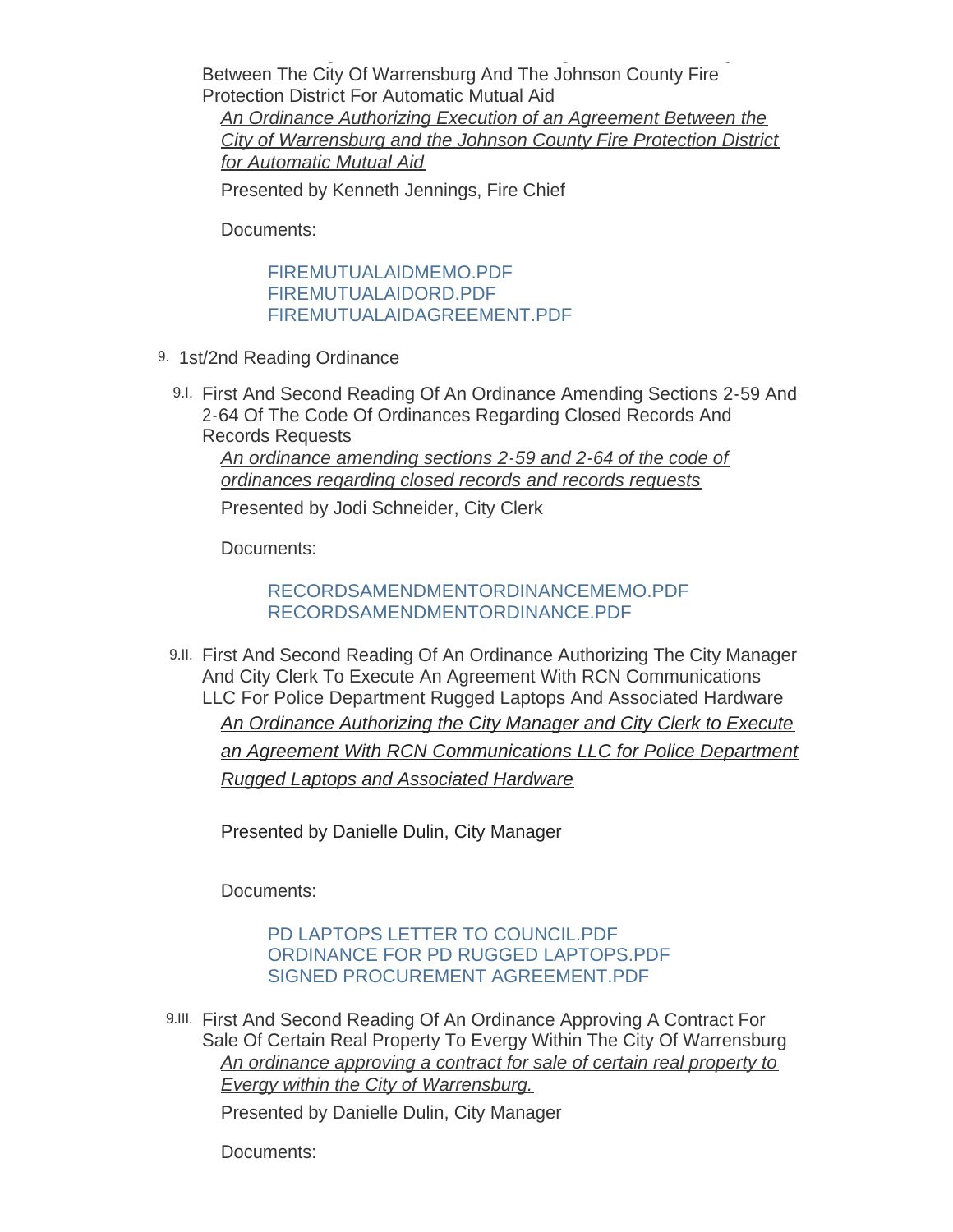#### [EVERGYCONTRACTMEMO.PDF](https://www.warrensburg-mo.com/AgendaCenter/ViewFile/Item/6287?fileID=10986) [EVERGYORDINANCE.PDF](https://www.warrensburg-mo.com/AgendaCenter/ViewFile/Item/6287?fileID=10971) [EVERGYCONTRACTFINAL.PDF](https://www.warrensburg-mo.com/AgendaCenter/ViewFile/Item/6287?fileID=10970)

- 10. Other Business
	- 10.I. Resolution Approving Installation Of Public Art By Main Street, Inc. *A resolution approving the installation of public art by Main Street, Inc., RISE Community Services, and Sterling Elementary o the fencing of the alley stairs and on private fencing at Holden and Market Streets*

Presented by Marcella McCoy, Finance Director

Documents:

### [20220411 - CC LTR RESOLUTION ARTS COMMISSION DOG](https://www.warrensburg-mo.com/AgendaCenter/ViewFile/Item/6286?fileID=10969)  ART PROJECT.PDF

10.II. Resolution Authorizing The Offering For Sale Of General Obligation Bonds Of The City Of Warrensburg, Missouri *A resolution authorizing the offering for sale of general obligation bonds of the City of Warrensburg, Missouri* Presented by Marcella McCoy, Finance Director

Documents:

## [20220411 - CC LTR RESOLUTION AUTHORIZING OFFERING](https://www.warrensburg-mo.com/AgendaCenter/ViewFile/Item/6290?fileID=10972)  SALE OF G.O.PDF

- 11. Appearances To The Council Not Listed On The Agenda
- 12. Miscellaneous Matters From The Mayor And/Or City Council
- 13. Director Of Finance Report

Documents:

### [DOF REPORT 4-11-2022.PDF](https://www.warrensburg-mo.com/AgendaCenter/ViewFile/Item/6320?fileID=10981)

14. City Manager Report

Documents:

# [CITYMANAGERREPORT.PDF](https://www.warrensburg-mo.com/AgendaCenter/ViewFile/Item/6321?fileID=10987)

15. Closed Session

The City Council will meet in the Community Development Conference Room, 102 South Holden Street, for a closed session.